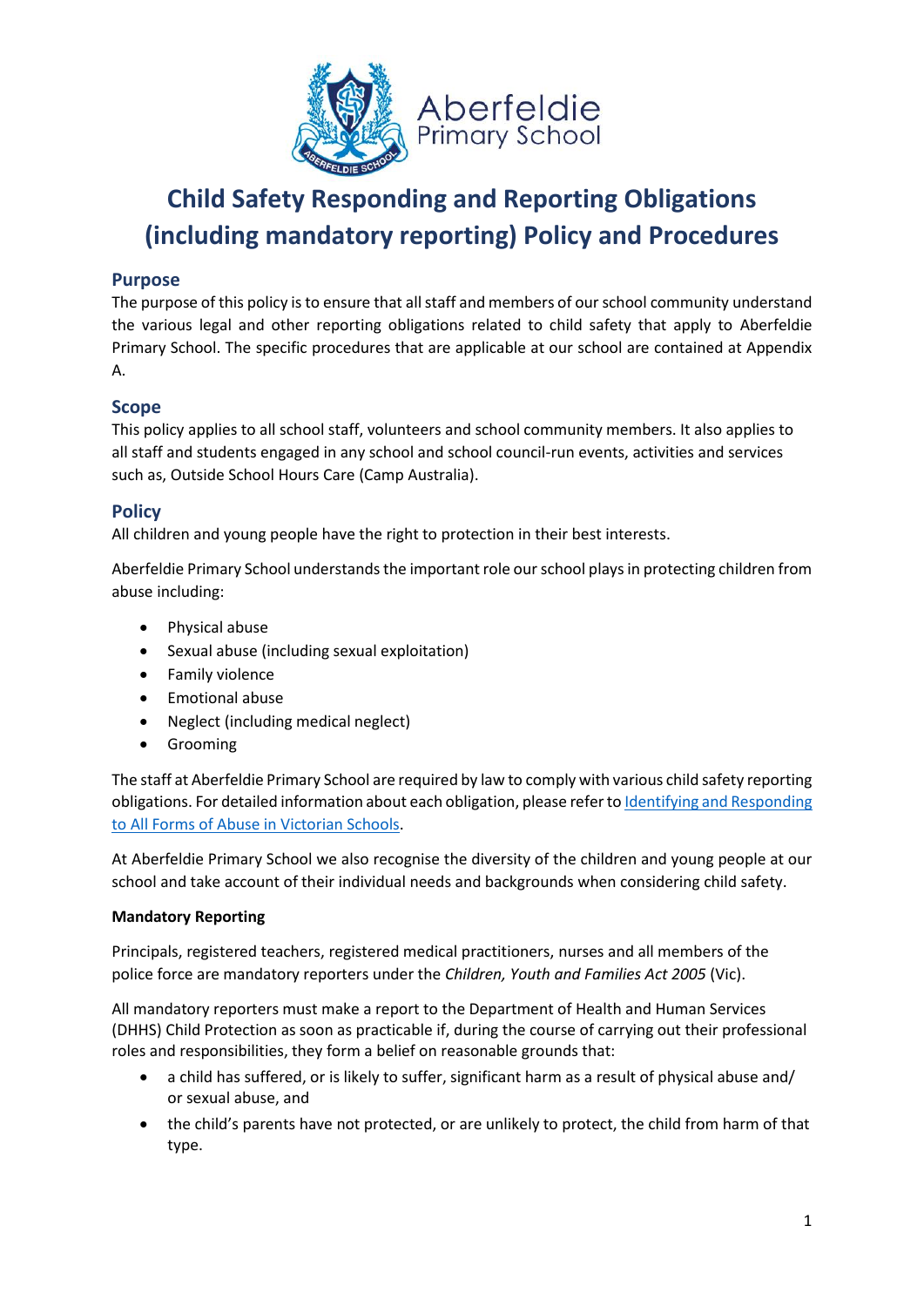

A mandatory reporter who fails to comply with this legal obligation may be committing a criminal offence. It is important for all staff at Aberfeldie Primary School to be aware that they are legally obliged to make a mandatory report on each occasion that they form a reasonable belief that a child is in need of protection and they must make a mandatory report even if the principal does not share their belief that a report is necessary.

At our school, all mandated school staff must undertake the *Mandatory Reporting and Other Obligations eLearning Module* annually. We also encourage all other staff to undertake this module, even where they are not mandatory reporters, such as Educational Support Staff.

For more information about Mandatory Reporting see the Department's *Policy and Advisory Library*: Protecting Children — Reporting [and Other Legal Obligations.](https://www2.education.vic.gov.au/pal/protecting-children/policy)

### Child in need of protection

Any person can make a report to DHHS Child Protection (131 278 – 24 hour service) if they believe on reasonable grounds that a child is in need of protection.

The policy of the Department of Education and Training (DET) requires **all staff** who form a reasonable belief that a child is in need of protection to report their concerns to DHHS or Victoria Police, and discuss their concerns with the school leadership team.

For more information about making a report to DHHS Child Protection, see the Department's *Policy and Advisory Library*: Protecting Children — [Reporting and Other Legal Obligations](https://www2.education.vic.gov.au/pal/protecting-children/policy) and [Four Critical](https://www.education.vic.gov.au/Documents/about/programs/health/protect/FourCriticalActions_ChildAbuse.pdf)  [Actions for Schools: Responding to Incidents, Disclosures and Suspicions of Child Abuse.](https://www.education.vic.gov.au/Documents/about/programs/health/protect/FourCriticalActions_ChildAbuse.pdf)

At Aberfeldie Primary School we also encourage all staff to make a referral to Child FIRST when they have significant concern for a child's wellbeing. For more information about making a referral to Child FIRST see the School Policy and Advisory Guide: Child Protection – [Reporting Obligations.](https://www.education.vic.gov.au/school/principals/spag/safety/Pages/childprotectobligation.aspx)

### Reportable Conduct

Our school must notify the Department's Employee Conduct Branch (9637 2594) if we become aware of an allegation of 'reportable conduct'.

There is an allegation of reportable conduct where a person has formed a reasonable belief that there has been:

- a sexual offence (even prior to criminal proceedings commencing), sexual misconduct or physical violence committed against, with or in the presence of a child;
- behaviour causing significant emotional or physical harm to a child;
- significant neglect of a child; or
- misconduct involving any of the above.

The Department, through the Employee Conduct Branch, has a legal obligation to inform the Commission for Children and Young People when an allegation of reportable conduct is made.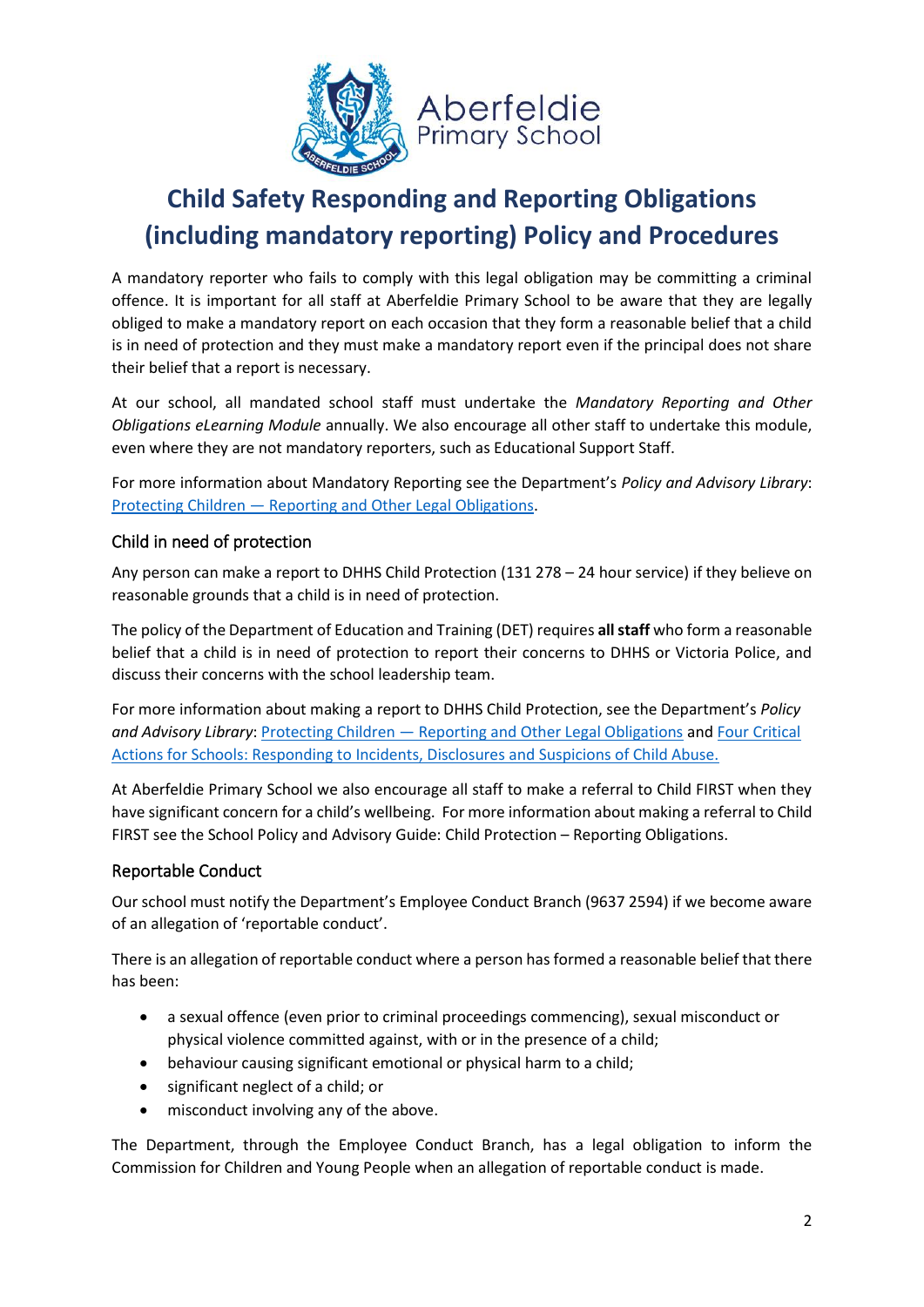

Our principal must notify the Department's Employee Conduct Branch of any reportable conduct allegations involving current or former teachers, contractors, volunteers (including parents), allied health staff and school council employees.

If school staff become aware of reportable conduct by any person in the above positions, they should notify the school principal immediately. If the allegation relates to the principal, they should notify the Regional Director.

For more information about Reportable Conduct see the Department's *Policy and Advisory Library*: [Reportable Conduct.](https://www2.education.vic.gov.au/pal/reportable-conduct-scheme/policy)

### Failure to disclose offence

Reporting child sexual abuse is a community-wide responsibility. All adults (ie persons aged 18 years and over), not just professionals who work with children, have a legal obligation to report to Victoria Police, as soon as practicable, where they form a 'reasonable belief' that a sexual offence has been committed by an adult against a child under the age of 16 by another person aged 18 years or over.

Failure to disclose information to Victoria Police (by calling 000 or local police station) as soon as practicable may amount to a criminal offence unless a person has a 'reasonable excuse' or exemption from doing so.

"Reasonable belief" is not the same as having proof. A 'reasonable belief' is formed if a reasonable person in the same position would have formed the belief on the same grounds.

For example, a 'reasonable belief' might be formed when:

- a child states that they have been sexually abused
- a child states that they know someone who has been sexually abused (sometimes the child may be talking about themselves)
- someone who knows a child states that the child has been sexually abused
- professional observations of the child's behaviour or development leads a mandated professional to form a belief that the child has been sexually abused
- signs of sexual abuse leads to a belief that the child has been sexually abused.

"Reasonable excuse" is defined by law and includes:

- fear for the safety of any person including yourself or the potential victim (but not including the alleged perpetrator or an organisation)
- where the information has already been disclosed, for example, through a mandatory report to DHHS Child Protection.

For more information about this reporting obligation, see the Department's *Policy and Advisory Library*: [Failure to disclose offence.](https://www2.education.vic.gov.au/pal/protecting-children/policy)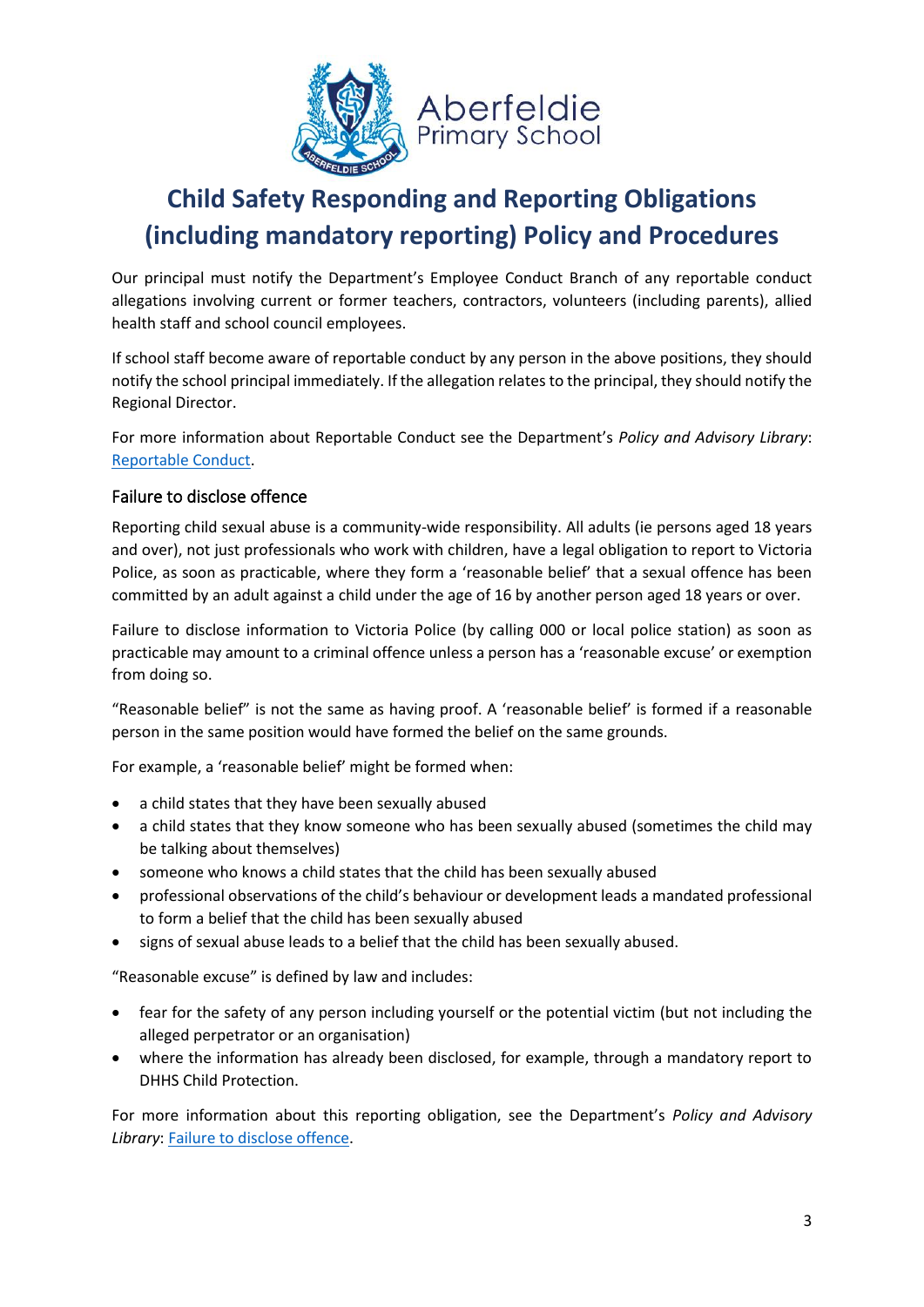

### Failure to protect offence

This reporting obligation applies to school staff in a position of authority. This can include principals, assistant principals and campus principals. Any staff member in a position of authority who becomes aware that an adult associated with their school (such as an employee, contractor, volunteer or visitor) poses a risk of sexual abuse to a child under the age of 16 under their care, authority or supervision, must take all reasonable steps to remove or reduce that risk.

This may include removing the adult (ie persons aged 18 years and over) from working with children pending an investigation and reporting your concerns to Victoria Police.

If a school staff member in a position of authority fails to take reasonable steps in these circumstances, this may amount to a criminal offence.

For more information about this reporting obligation, see the Department's *Policy and Advisory*  **Library: [Failure to protect offence.](https://www2.education.vic.gov.au/pal/protecting-children/policy)** 

#### **Grooming**

Grooming is a criminal offence under the *Crimes Act 1958* (Vic). This offence targets predatory conduct undertaken by an adult to prepare a child, under the age of 16, to engage in sexual activity at a later time. Grooming can include communicating and/or attempting to befriend or establish a relationship or other emotional connection with the child or their parent/carer.

For more information about this offence and reporting obligations see: [Protecting Children](https://www2.education.vic.gov.au/pal/protecting-children/policy)  $-$ [Reporting and Other Legal Obligations.](https://www2.education.vic.gov.au/pal/protecting-children/policy)

### **Related policies and further information**

Child Safety Policy (includes Statement of Commitment to Child Safety and Child Safe Principles), Mandatory Reporting Policy.

### **Review Cycle**

This policy was last updated on December 2020 and is scheduled for review on December 2023 or as required by DET or the school.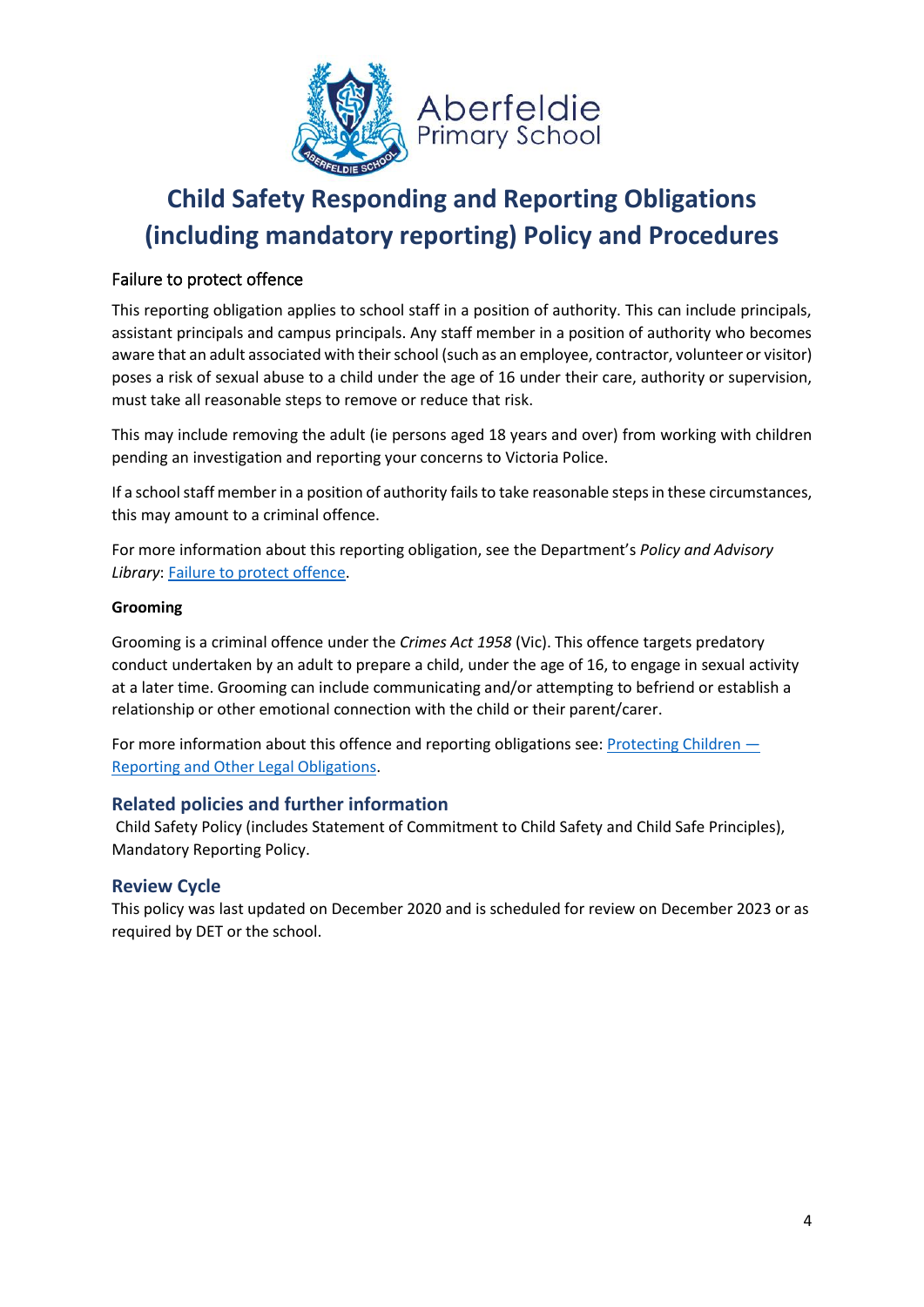

### APPENDIX A

### **CHILD SAFETY Responding and REPORTING PROCEDURES AT Aberfeldie Primary SCHOOL**

### **For students**

- All students should feel safe to speak to any staff member to raise any concerns about their safety or any other concerns that they have.
- If a student does not know who to approach at Aberfeldie Primary School they should start with their classroom teacher, Assistant Principal (Wellbeing coordinator) or another trusted teacher.
- In Aberfeldie Primary School beginning of the year Learning to Learn program, teachers discuss with students safety and informing trusted adults at school.

### **Managing disclosures made by students**

### *When managing a disclosure you should:*

- listen to the student and allow them to speak
- stay calm and use a neutral tone with no urgency and where possible use the child's language and vocabulary (you do not want to frighten the child or interrupt the child)
- be gentle, patient and non-judgmental throughout
- highlight to the student it was important for them to tell you about what has happened
- assure them that they are not to blame for what has occurred
- do not ask leading questions, for example gently ask, "What happened next?" rather than "Why?"
- be patient and allow the child to talk at their own pace and in their own words
- do not pressure the child into telling you more than they want to, they will be asked a lot of questions by other professionals and it is important not to force them to retell what has occurred multiple times
- reassure the child that you believe them and that disclosing the matter was important for them to do
- use verbal facilitators such as, "I see", restate the child's previous statement, and use nonsuggestive words of encouragement, designed to keep the child talking in an open-ended way ("what happened next?")
- tell the child in age appropriate language you are required to report to the relevant authority to help stop the abuse, and explain the role of these authorities if appropriate (for a young child this may be as simple as saying "I will need to talk to people to work out what to do next to help you").

### *When managing a disclosure you should AVOID:*

• displaying expressions of panic or shock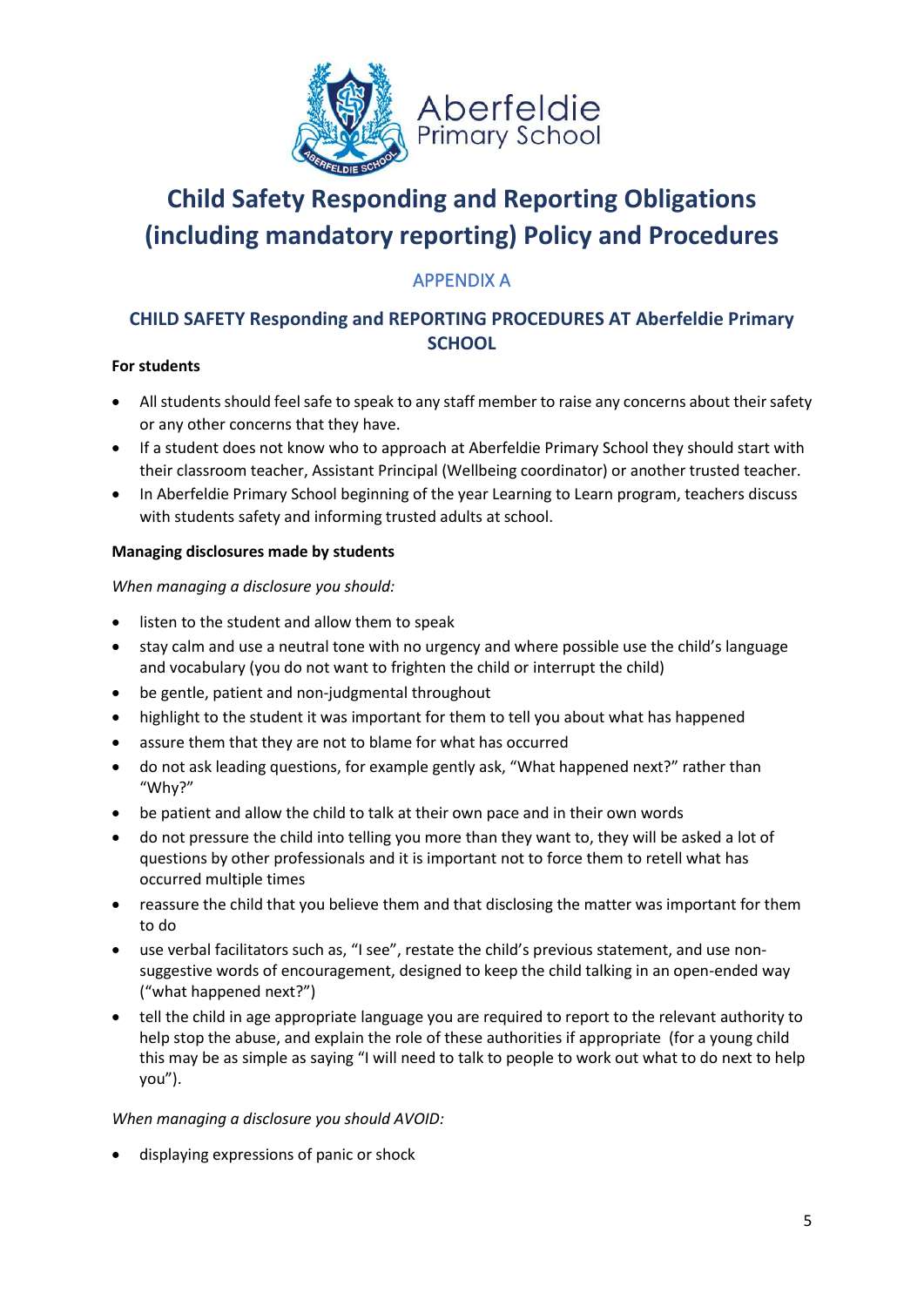

- asking questions that are investigative and potentially invasive (this may make the child feel uncomfortable and may cause the child to withdraw)
- going over the information repeatedly (you are only gathering information to help you form a belief on reasonable grounds that you need to make a report to the relevant authority)
- making any comments that would lead the student to believe that what has happened is their fault
- making promises to the child about what will occur next or that things will be different given the process can be unpredictable and different for each child depending on their circumstances (instead reassure them that you and others will do your best to help).

### **General procedures**

Our school will follow the *[Four Critical Actions for Schools: Responding to Incidents, Disclosures and](https://www.education.vic.gov.au/Documents/about/programs/health/protect/FourCriticalActions_ChildAbuse.pdf)  [Suspicions of Child Abuse](https://www.education.vic.gov.au/Documents/about/programs/health/protect/FourCriticalActions_ChildAbuse.pdf)* (Four Critical Actions) when responding to incidents, disclosures and suspicions of child abuse.

All staff at our school who believe that a child is in need of protection, even if it doesn't meet the threshold required for mandatory reporting or the staff member is not a mandatory reporter, should in the first instance, speak to a Principal Class Officer or should make the required reports to DHHS Child Protection and/or Victoria Police as necessary.

At our school Principal Class Officers will be responsible for monitoring overall school compliance with this procedure.

Nothing in this procedure prevents a staff member or any other person from reporting to the relevant authorities if they form a reasonable belief that a child is at risk of abuse.

#### **Reporting suspicions, disclosures or incidents of child abuse**

#### *Responsibilities of all school staff*

If a school staff member reasonably suspects or witnesses an incident of child abuse or receives a disclosure of child abuse, they must:

- If a child is at immediate risk of harm, separate alleged victims and others involved, administer first aid and call 000.
- Speak to a Principal Class Officer (or a senior teacher) as soon as possible, who will follow th[e Four Critical Actions.](https://www.education.vic.gov.au/Documents/about/programs/health/protect/FourCriticalActions_ChildAbuse.pdf)
- Make detailed notes of the incident or disclosure using the [Responding to Suspected Child](https://www.education.vic.gov.au/Documents/about/programs/health/protect/PROTECT_Schoolstemplate.pdf)  [Abuse: Template\]](https://www.education.vic.gov.au/Documents/about/programs/health/protect/PROTECT_Schoolstemplate.pdf)and ensure that those notes are kept and stored securely in a lockable filing cabinet in their room or in Principal Class Officers' offices.
- If the staff member is a mandatory reporter and reasonably believes that a student has suffered physical and/or sexual abuse from which the child's parents have not protected the child, they must make a report to DHHS Child Protection.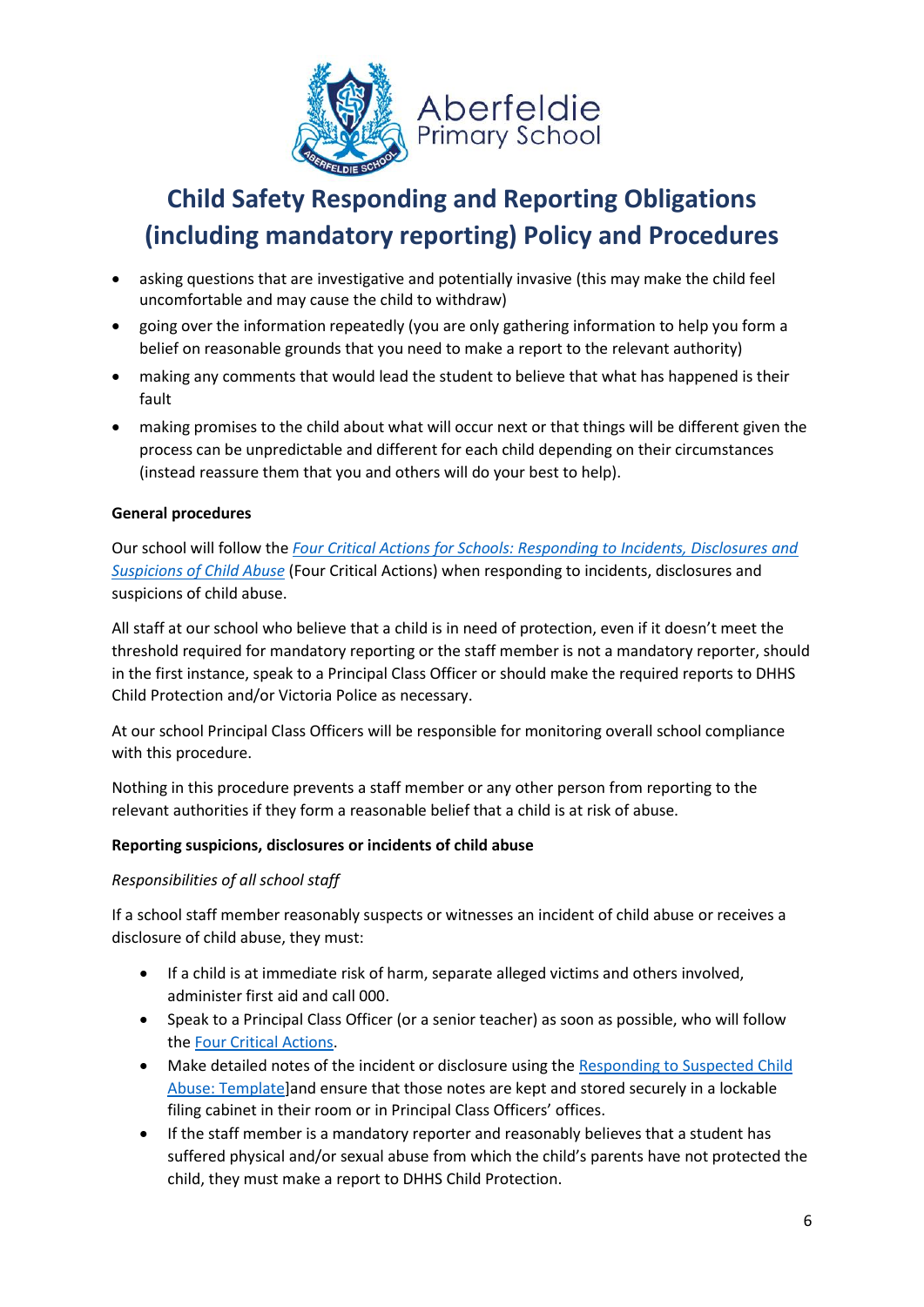

• If the staff member has formed a 'reasonable belief' that a sexual offence has been against a child, they must make a report to Victoria Police.

In circumstances where a member of the leadership team disagrees that a report needs to be made, but the staff member has formed a 'reasonable belief' that the child is in need of protection and/or has been the victim of sexual abuse, the staff member must still contact DHHS Child Protection and/or Victoria Police to make the report.

The Principal Class Officers are responsible for promptly managing the school's response to an incident, suspicion or disclosure of child abuse, and ensuring that the incident, suspicion or disclosure is taken seriously. The Principal Class Officers are also responsible for responding appropriately to a child who makes or is affected by an allegation of child abuse.

If the Principal Class Officers receive a report from a school staff member or member of the school community of a suspicion, disclosure or incident of child abuse, they must:

- Follow th[e Four Critical Actions](https://www.education.vic.gov.au/Documents/about/programs/health/protect/FourCriticalActions_ChildAbuse.pdf) as soon as possible, including:
	- o Responding to an emergency
	- o Reporting to authorities/referring to services
	- o Contacting parents/carers and
	- o Providing ongoing support.
- Make detailed notes of the incident or disclosure, including actions taken using the [Responding to Suspected Child Abuse: Template](https://www.education.vic.gov.au/Documents/about/programs/health/protect/PROTECT_Schoolstemplate.pdf) and ensure that those notes are kept and stored securely in a locked office filing cabinet or within Principal Class Officers' offices. They are also responsible for ensuring that any staff member who reported the incident, disclosure or suspicion to them also makes and keeps notes of the incident.
- At Aberfeldie Primary School, Principal Class Officers will be responsible for ensuring that there is a prompt response to the disclosure and that the child is appropriately supported.

If the principal/other nominated staff member responsible above is unavailable, the Learning Specialists or Professional Learning Community Leaders will take on the role and responsibilities described in this section.

### **Duty of care and ongoing support for students**

Fulfilling the requirements in this procedure does not displace or discharge any other obligations that arise if a person reasonably believes that a child is at risk of abuse.

All staff have a duty of care to take reasonable steps to prevent reasonably foreseeable harm to students. All staff must ensure that Principal Class Officers or another appropriate staff member is aware of any incidents, suspicions or disclosures of child abuse as soon as possible after they occur. This will allow appropriate supports to be put in place for the student affected.

**For school visitors, volunteers and school community members**